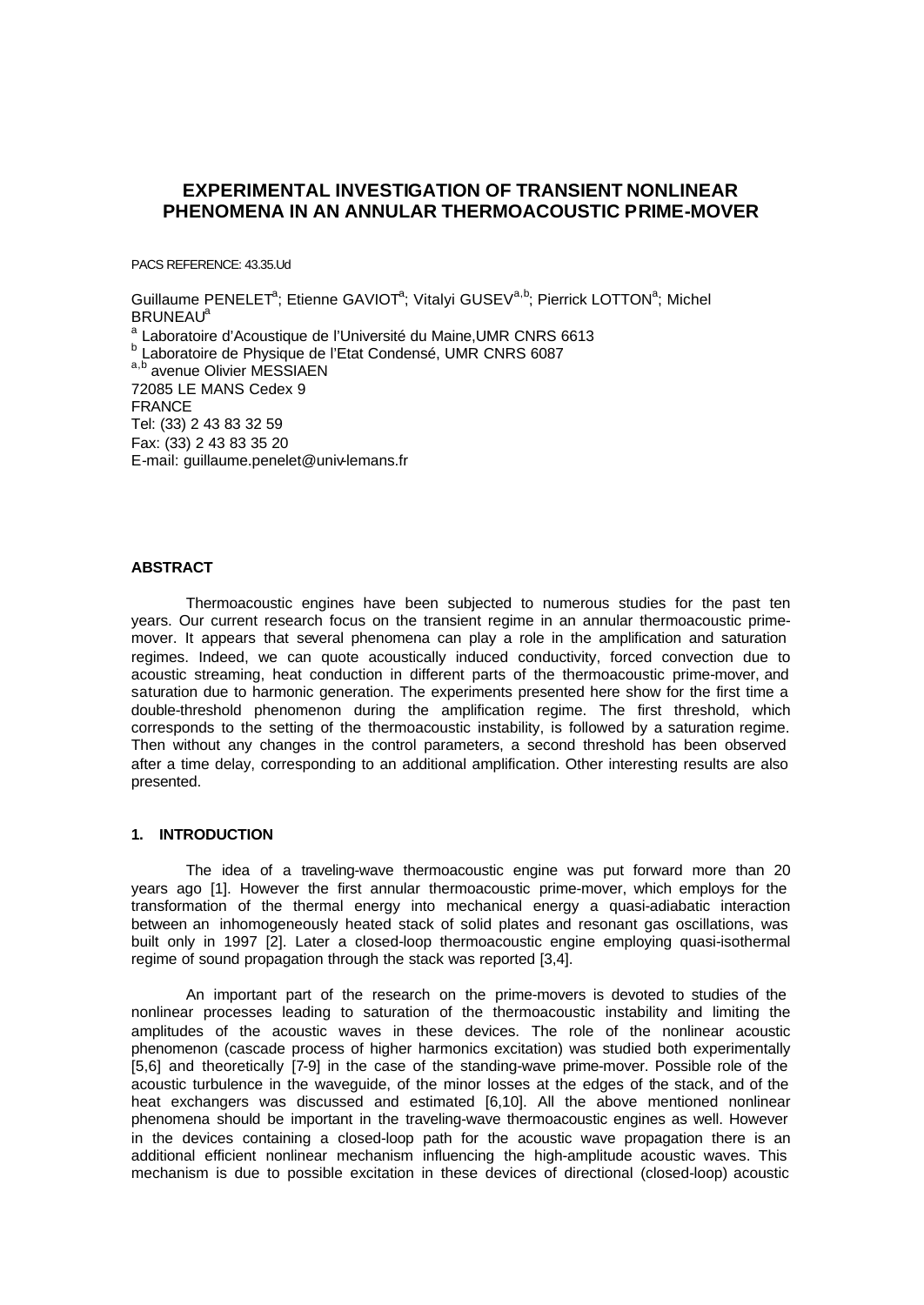streaming carrying a nonzero mass flow through each cross section of the device. This streaming provides convective heat transport in the inhomogeneously heated parts of the primemover, modifies temperature distribution in the system, and, as a result, influences the thermoacoustic amplification of sound. The first analysis of how a nonzero net time-averaged mass flow can arise in Stirling and pulse-tube cryocoolers whenever a closed-loop path exists for steady flow was proposed in 1997 [11], and the theory of the acoustic streaming in an annular thermoacoustic prime-mover was developed in 2000 [12]. The experiments [3,4,13] confirmed the existence of these circular (closed-loop) streaming. Moreover, it was demonstrated [4] that suppression of the streaming leads to a significant increase in the efficiency of the device performance. Different methods for streaming suppression were proposed [4,14]. Consequently acoustic streaming is an important nonlinear mechanism participating in the saturation of the thermoacoustic instability.

In the stationary regime of a prime-mover operation acoustic streaming acts in parallel with the other nonlinear phenomena. However in the transient regime the development of the different nonlinear phenomena should proceed differently (with different time scale). So the experimental investigation of the transient process of an annular thermoacoustic engine stabilization might provide information on independent (separated in time) influence of different nonlinear phenomena on thermoacoustic instability. It might help to identify the dynamics of acoustic streaming development, the dynamics of temperature field modification by streaming, and the characteristic times for the operation of this mechanism of acoustic wave self-action. This is a draft of a physical idea, which initiated our experiments. However, it should be mentioned as well that, surely, the investigation of transient processes is important for the applications (as ultimately we are interested in the creation of the thermoacoustic devices with the shortest possible turn-on time).

Though in all the experiments with thermoacoustic prime-movers the researchers inevitably observed transient phenomena, these observations are very poorly documented in the literature [6,10,15]. The "classical"-type observation for the standing-wave devices consists in the initial exponential growth of the acoustic wave amplitude (above the threshold of the thermoacoustic instability) with subsequent smooth (in time) saturation [10,14] (similar to the behavior presented in Figure 2 later here). However much more sophisticated transient regimes were also reported. In Ref. 6 (page 1555) the observation of the acoustic pressure amplitude oscillation with a long period and the possibility of exponential growth of the envelope of this oscillation (followed by the entire stop of the engine) were mentioned. The regime of the periodic turn on and turn off of the engine with a period of hours was also observed [6]. Note that all these observations were documented for the standing-wave devices only.

In the following we present what is, to the best of our knowledge, the first documentation of the transient processes observation in the annular thermoacoustic device. Our observations confirm the possibility of the regime of smooth stabilization and of the regime of long-time quasi-stable operation followed by a spontaneous turn off of the prime-mover (both were observed earlier in standing-wave devices). The unexpected and interesting observation is the existence of the regime where the exponential growth of oscillations (first threshold) is followed by an intermediate quasi-stabilization (with wave amplitude slowly growing in time), which before the final stabilization of the amplitude is followed by another exponential growth (second threshold). All these processes (including two subsequent instabilities) proceed in time one after another for the fixed control parameter (fixed temperature in the vicinity of the hot heat exchanger). We called the observed effect the double-threshold phenomenon. We have not found in the literature any reports on the earlier observations of this type of transient behavior in thermoacoustic devices.

## **2. EXPERIMENTAL APPARATUS**

A schematic diagram of the experimental apparatus is shown in Fig. 1. The torusshaped stainless steel tube of inner diameter R=53 mm and length L=2,24 m is filled with air at atmospheric pressure. The stack (length H=150 mm) is a ceramic porous material with square channels of cross section d×d (d=0.9 mm). Considering that the thermal boundary layer  $\delta_h = (2\kappa/\omega)^{1/2}$  thermal diffusivity  $\kappa = 4$  W.m<sup>-1</sup>.K<sup>-1</sup>) at the first harmonic pulsation ω=2πc/L (sound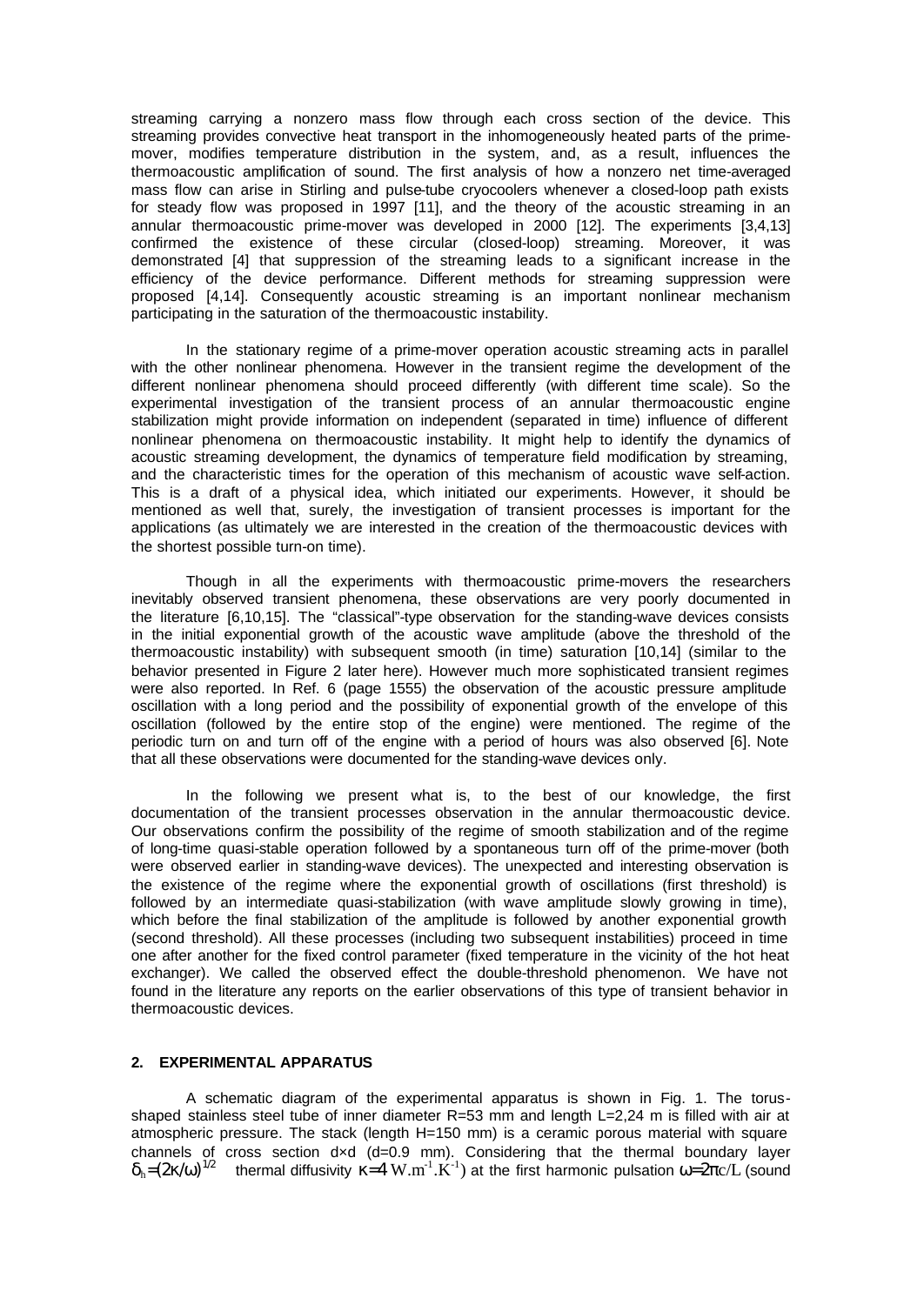speed c=342 m.s<sup>-1</sup>) is about four times smaller than d, the prime-mover employs a quasiadiabatic regime. The cold heat exchanger is a copper circular shell set around the tube with flowing cooling water inside at temperature  $T_c$ , and a copper wire mesh is in the tube, attached to the stack. The hot heat exchanger is an appropriate coiled stainless steel ribbon (width=25 mm) at a distance of 2 mm from the stack side, radially heated with electrical heat resistances soldered in a stainless steel block around it. The heating power can be adjusted to the wanted  $T_H$  hot temperature, using a controller connected to a thyristor unit and a type K thermocouple fitted between the outer tube and the block.

The instrumentation of the device is schematically shown in Fig. 1. Two piezoresistive microphones allow the amplitude, frequency and relative phase measurements of the acoustic wave generated in the tube. Particular attention has been paid to the temperature distribution measurement along the stack. A total of 8 type K thermocouples (70 μm in diameter), sandwiched in copper strips are equally placed along the stack, and glued with a ceramic putty. The copper strips ensure an isothermal condition between the thermoelectric junctions and the stack surface with an acceptable response time (less than 5 seconds). In order to investigate the possible inhomogeneity in the radial temperature distribution, two additional thermocouples are placed in the stack at a distance  $x=4H/7$  away from the  $x=0$  cold end of the stack, and respectively at 10 mm and 20 mm from the median axis. All sensors are linked to an A/D converter for signal processing.

#### **3. EXPERIMENTS**

For each measurement, the temperature difference  $(T_H-T_C)$  is set just below its critical value corresponding to the onset of the thermoacoustic instability. A 1 K increment on  $T_H$  is then sufficient for the acoustic wave to be generated in the waveguide. Note that care has been taken before each measurement to wait for the temperature stabilization in the whole device.



Fig. 1. Schematic illustration of the experimental apparatus



Fig. 2. Rms amplitude of acoustic pressure for the first (solid line) and the second harmonic (dotted line) at the onset of the thermoacoustic instability, in linear (top) and logarithmic (bottom) scales.

Fig. 2 presents what we can call a « classical » onset of the thermoacoustic instability, in linear (top) and logarithmic (bottom) scales. The resonance frequency is  $f=153$  Hz (solid line). An exponential growth of the acoustic wave is followed by a stabilization regime. The second harmonic ( $f_2$ =306 Hz, dotted line) grows in the same way as the first harmonic. The corresponding normalised temperature distribution along the stack is presented in Fig. 3, at two different moments in the transient regime : the effect of the directional non zero mass flow due to acoustic streaming is observed when comparing the temperature distribution before the onset of the thermoacoustic instability (solid line) and after stabilization of the acoustic wave (dotted line).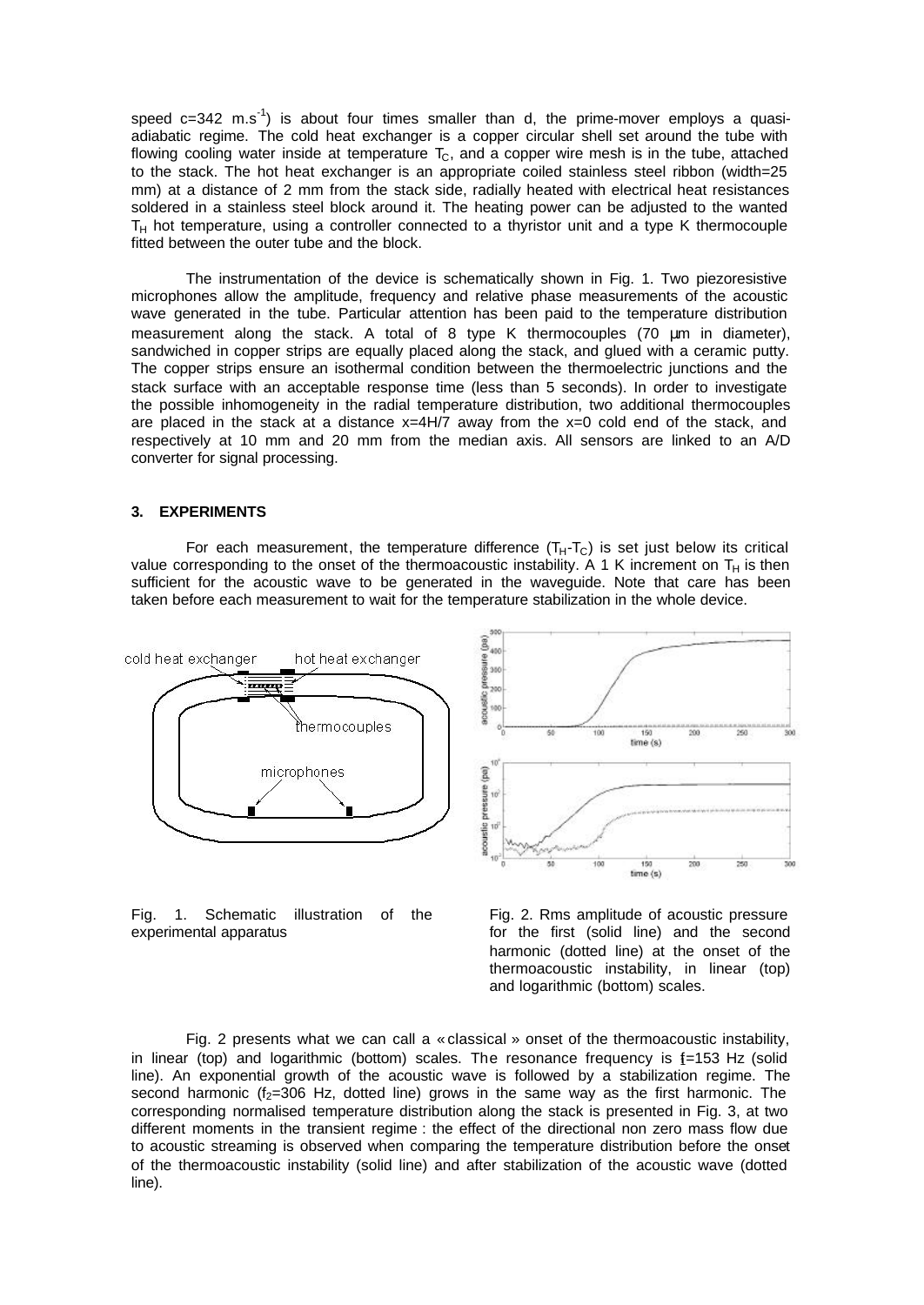

Fig. 3. Normalized temperature profile  $(T(x)-T_C)/(T_H-T_C)$  along the stack, at two different moments in the transient regime. The X-axis corresponds to the distance away from the cold end of the stack.



Fig. 4. Rms amplitude of the first harmonic acoustic pressure during a double-threshold amplification regime, for different increments. Solid line: ΔT=7K; dotted line: ΔT=9K; dashed line: ΔT=12K, dash-dotted line: ΔT=14K

A more surprising result when a double threshold has been observed during the amplification regime, is shown in Fig. 4. A first exponential growth of acoustic oscillations is followed by an intermediate quasi-stabilization regime (with wave amplitude slowly growing in time), which is followed before stabilization by another exponential amplification regime. This double threshold phenomenon occurs only for small ΔT increments (less than 12 K), and characteristic times for the first and second amplification thresholds are increasing with diminishing ΔT.

The stack instrumentation with thermal sensors has been justified by the results shown in Fig. 4. Therefore, this kind of regime was more difficult to observe after dismantling and reassembly of the device, since a ΔT larger than 2K could not allow the double threshold observation. At this stage of the work, we cannot control the parameters responsible for this difference. The temperature distribution evolution for a double threshold transient regime corresponding to a 1K ΔT increment is shown in Fig. 5. The transient regime duration is then up to 40 minutes. For a better readability, only four temperature signals are presented. The Y-axis T1, T3, T6, T8 respectively represent the measured temperatures at distances x=0, x=2H/7, x=5H/7, and x=H away from the cold end of the stack. The acoustically induced directional mass flow results in an important decrease of temperatures along the stack except for the sensor placed on the hot end of the stack. Indeed, this measured temperature increases by about 2K, whereas the initial ΔT increment was only 1K. Concerning the possible inhomogeneity in the radial temperature distribution, measurements show a 1 K difference between the thermocouple placed on the median axis (at a distance x=4H/7 away from the cold end of the stack) and the sensor placed at 20 mm from the median axis.

Earlier experiments made on standing wave devices report the possibility under some heating conditions to observe a periodic turn on and turn off regime. As shown in Fig. 6, our observations confirm the possibility for the prime-mover to turn off spontaneously. Four temperature signals are presented versus time. For this experiment, the control parameter (T<sub>H</sub>- $T_c$ ) was initially set 10 K below the onset, and a 10 K increment is applied. As shown in Fig. 6 the temperature distribution along the stack do not reach stabilization until the turn off of the acoustic wave. The temperature drops associated to the onset and turn off of the acoustic wave, can be attributed to the acoustically induced streaming.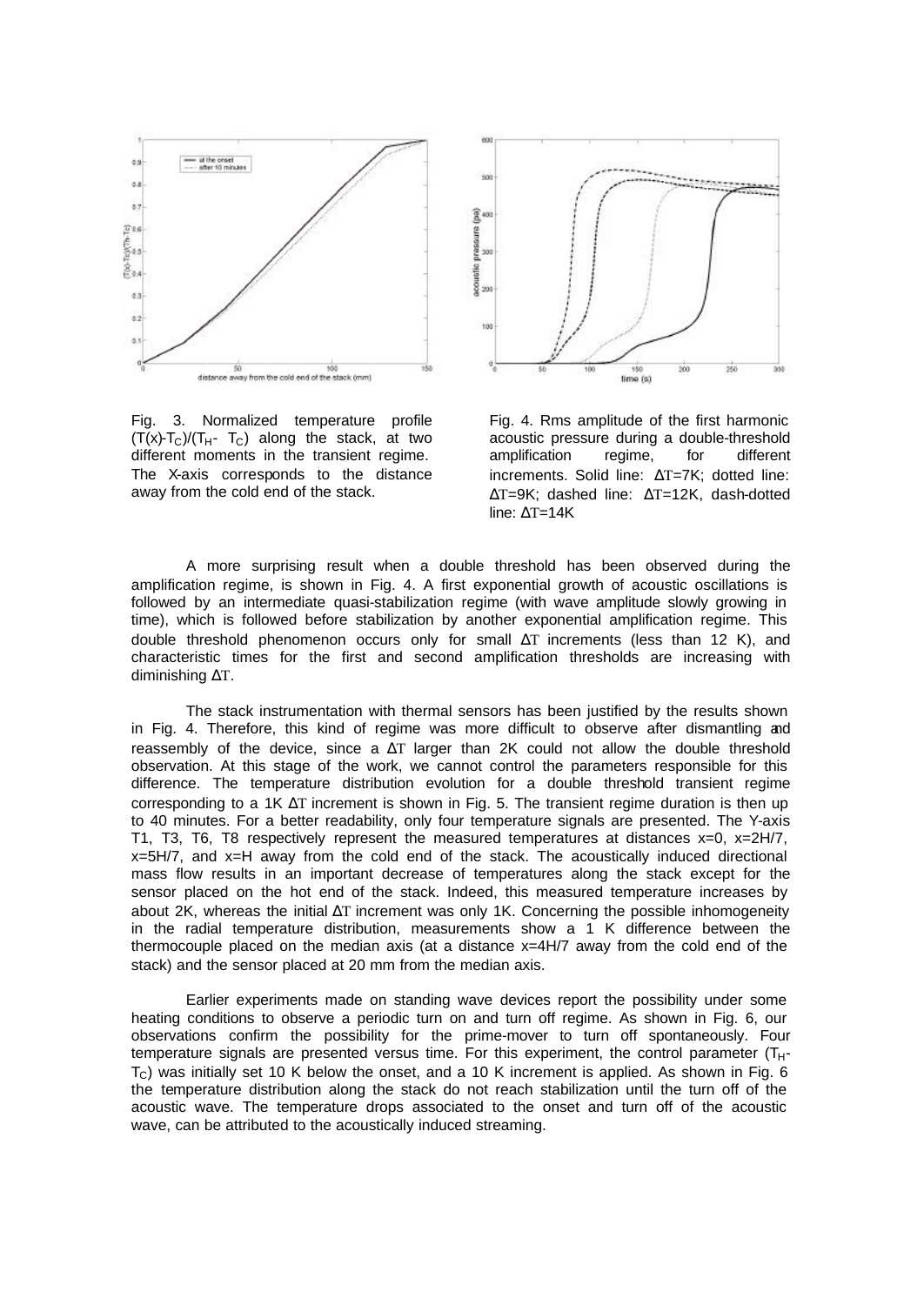

Fig. 5. Temperature evolution versus time during a double-threshold amplification regime.



Fig. 6. Temperature evolution versus time during an onset regime followed by a spontaneous turn off of the prime-mover.

### **4. DISCUSSION**

Preliminary estimates demonstrate that the observed effects can not be entirely attributed to classical nonlinear acoustic and minor loss phenomena [6 – 9] even at the highest level of pressure oscillations in our experiments (i.e. above the second threshold). Energy dissipation due to superharmonics excitation (with their subsequent absorption) and due to vorticity generation (in the regions of the resonator cross section variation) is insufficient to compensate completely net thermoacoustic amplification. Additional mechanisms of the acoustic wave self-action should be taken into account. One of the possibilities is a modification of the temperature distribution in the resonator by the acoustic streaming [3, 4, 13], which might lead to diminishing of the thermoacoustic amplification and saturation of the instability. Transient changes in temperature distribution were observed in our experiments. The estimates indicate that this mechanism can provide contribution to transient processes near the second threshold and should play the major role near the first threshold, where the acoustic and minor loss nonlinearities are negligible. It should be mentioned as well that temperature distribution can be also modified directly by acoustic energy dissipation both in the boundary layers and in the regions of minor loss localization. This might provide an additional mechanism of the acoustic wave self-action.

Currently we believe that the observed intriguing double-threshold effect has an intrinsic link to the phenomena of bistability (and multistability) theoretically predicted for standing wave acoustic resonators with strong coupling between thermal and acoustic fields [16]. Bistability is a general concept for the description of any system possessing two different steady-state operation regimes for the same value of control parameter. The related to bistability phenomenon of the acoustic intensity self-oscillation was observed experimentally in the system filled with a fluid exhibiting strong dependence of sound velocity on temperature [17], and also in standing-wave thermoacoustic prime-mover [6]. The observation of the related to bistability phenomenon of hysteresis in turn-on and turn-off of the standing-wave thermoacoustic engine was also reported [18]. All these phenomena are finally due to inverse influence of temperature field on sound propagation and its attenuation/amplification, while the temperature field itself is modified by sound absorption and acoustic streaming. Note that in the resonators the temperature distribution and streaming also influence acoustic wave backscattering and, consequently, influence the coupling between acoustic waves travelling in opposite directions. This modifies the structure of the internal modes of the resonator.

In the thermoacoustic devices the nonlinear phenomena are more complicated in comparison with those in "empty" resonators because of spatial inhomogeneity provided by stack heating. The development of an adequate theory describing transient interactions between acoustic and temperature fields in inhomogeneous medium is challenging.